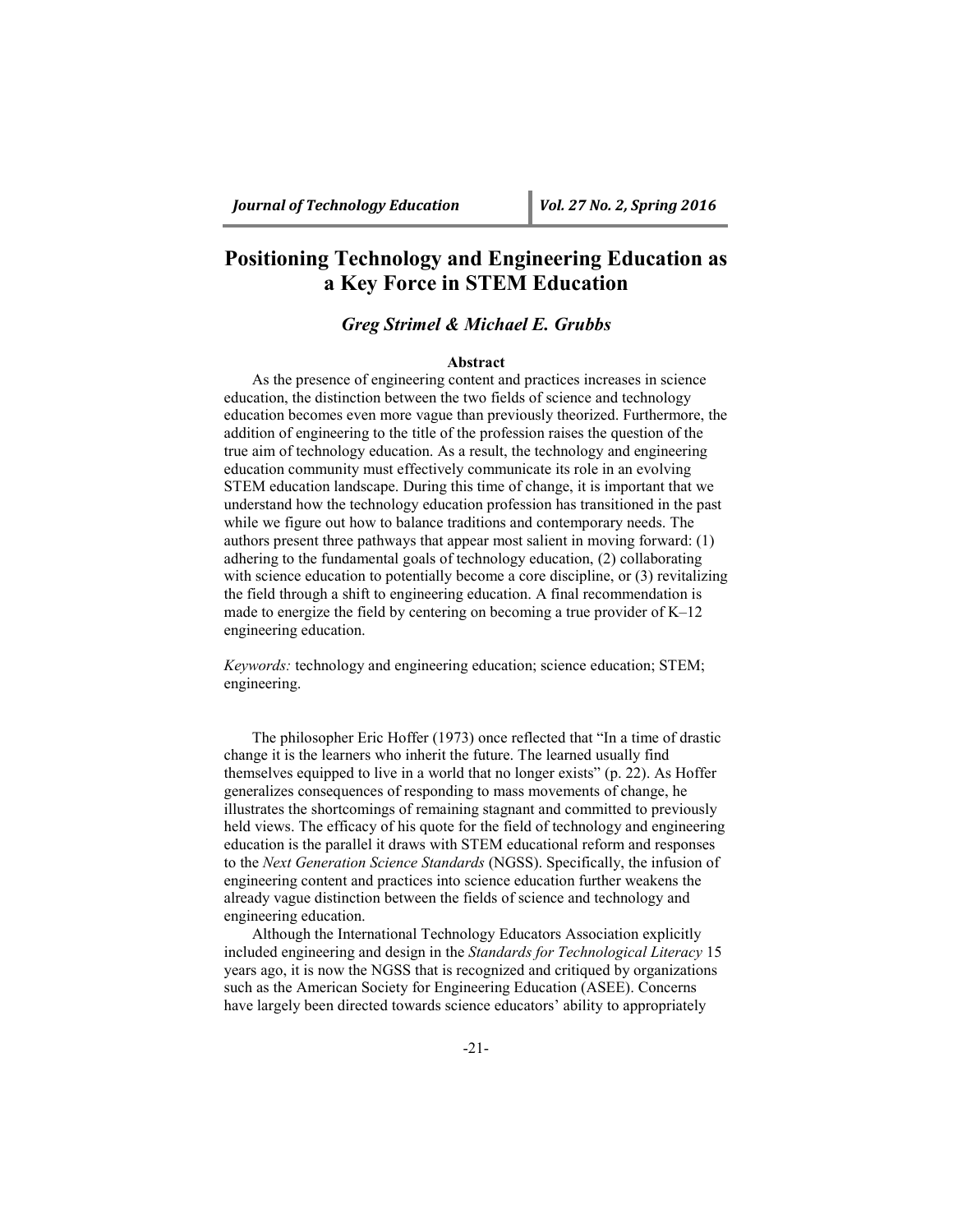and effectively incorporate engineering content into science education (Buchanan, 2013; Hosni, 2013). However, the engineering communities have expressed support and recommendations for science educators' use of engineering at the K–12 level. In turn, as the ASEE has acknowledged the rise of K–12 engineering education standards, they have endorsed approaches for adequately preparing and supporting "the educators who will teach engineering in K-12 classrooms, many of whom have no experience in engineering" (Engineering4Kids, 2015, para. 1). This has resulted in the creation of resources to assist K–12 teachers who wish to teach engineering. Although such documents are aimed at all teachers, it is the NGSS that is frequently cited, the ITEEA community or the *Standards for Technological Literacy* are only referenced minimally. Perhaps this displays the engineering communities' confidence in technology and engineering educators' ability to deliver engineering content, or rather, there exists little recognition of the technology school subject as a viable pathway for engineering.

There is no doubt that the architects of technology and engineering education are confronted with a daunting task of adequately preparing for an evolving landscape. The authors of this paper recognize the urgency of this challenge. Therefore the intent of this article is to promote discussion at a time when technology and engineering education is presented with multiple avenues in response to the adoption of engineering into science education. Although this article includes commentary on past responses of technology and engineering education to change, we hope that this article will evoke discussion that will lead to the selection of viable pathways for the future.

### **Change and Evolution**

Similar to the evolution and progress of technology over the past 100 years, change has been synonymous with the field of technology and engineering education (Hill, 2006; Lewis, 2004, 2005; Sanders, 2001). Over time, changes in technology and engineering education, often related to the dominant industries of the time (Grubbs, 2014), affected the aim, objectives, curricula, and instructional practices of the school subject. Presently in the United States, educational initiatives in STEM, focus on transdisciplinary teaching and learning, the *Next Generation Science Standards*, the ASEE Standards for Preparation and Professional Development for Teachers of Engineering, and the National Assessment of Education Progress Technology and Engineering Literacy Assessment are but a few examples promoting a shift towards engineering (Strimel, 2014b). Much like the industrial arts profession shifted to instruction on how technology affects people and the world in which we live, the technology and engineering education subject is situated within an opportunistic context for truly implementing engineering in the K–12 school setting.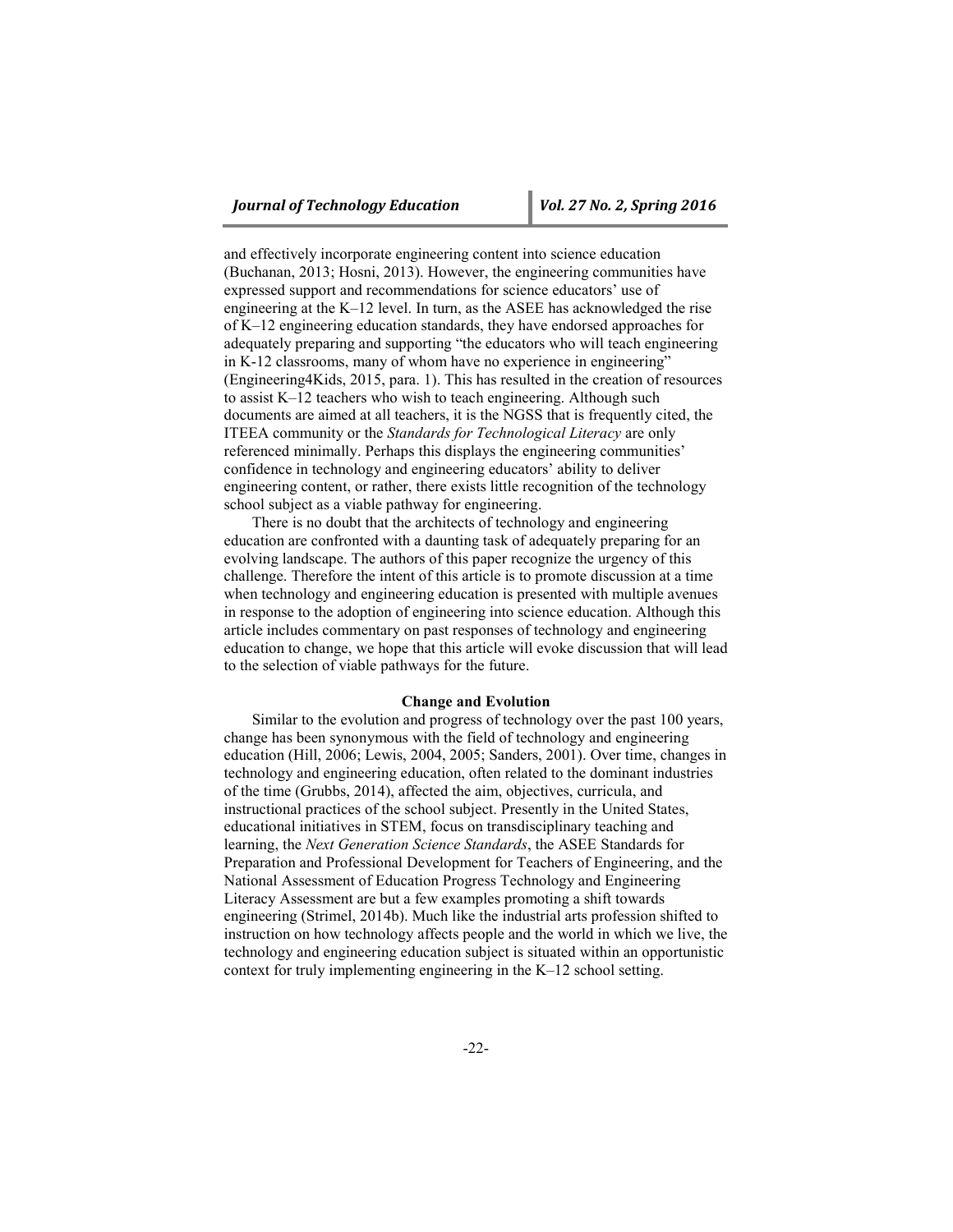#### **Transitioning to Technology Education**

A review of the transition to technology education reveals that individuals took multiple approaches when moving forward. For example, Foster (1994) reflected on three perspectives originally identified by Pullias (1989) that individuals could have taken when implementing technology education. The first view was a revolutionary position focused on discarding the old and beginning fresh (Pullias, 1989). In retrospect, this would have been removing industrial arts completely and focusing on technology education. Secondly, the evolutionary position was when an individual preferred to keep a portion of the old, while implementing components of the new, and *easing* into full enactment (Pullias, 1989). This might have been comparable to still teaching industrial processes while including open-ended problem solving and better aligning with the general education disciplines. The third position was merely masking what has been done previously with a new façade or veneer (Pullias, 1989). Although all three views examined a previous initiative of transitioning to technology education, the present focus on engineering, both within science and technology education, implies comparable routes during implementation.

Similar to Pullias' (1989) observations, the authors of this article recognize multiple implementation opportunities for engineering and identify three pathways that have seemed to present themselves. First, technology and engineering education can stay the course, continuing what has been done in the past and focusing on general technological literacy. This is similar to Pullias's first perspective. Second, considering the close relationship from implementing engineering design, the technology and engineering education profession can further collaborate with science education, finding distinctions that clarify the differences between both fields. The last, and perhaps the most viable, option is to work with the engineering and engineering education community to establish engineering education as the primary pathway for engineering content and practices.

The purpose of this article is to bring forth promising ideas with the intent to start and continue the conversation for the future of technology and engineering education. Although the authors believe that these are not the only options that exist, they do agree that in times of change it is important to determine what is essential because "what was essential before may not be crucial now or in the future. All that we can predict is that change will happen" (Starkweather, 2005, p. 1).

## **Balancing Traditions and Contemporary Needs**

One challenge the field of technology and engineering education faces is maintaining the balance of traditions and contemporary needs. As K–12 engineering in the United States gains increased attention during STEM educational reform, addressing the traditions and contemporary needs becomes a challenge. Nearly 20 years ago, Martin (1996) commented on the challenges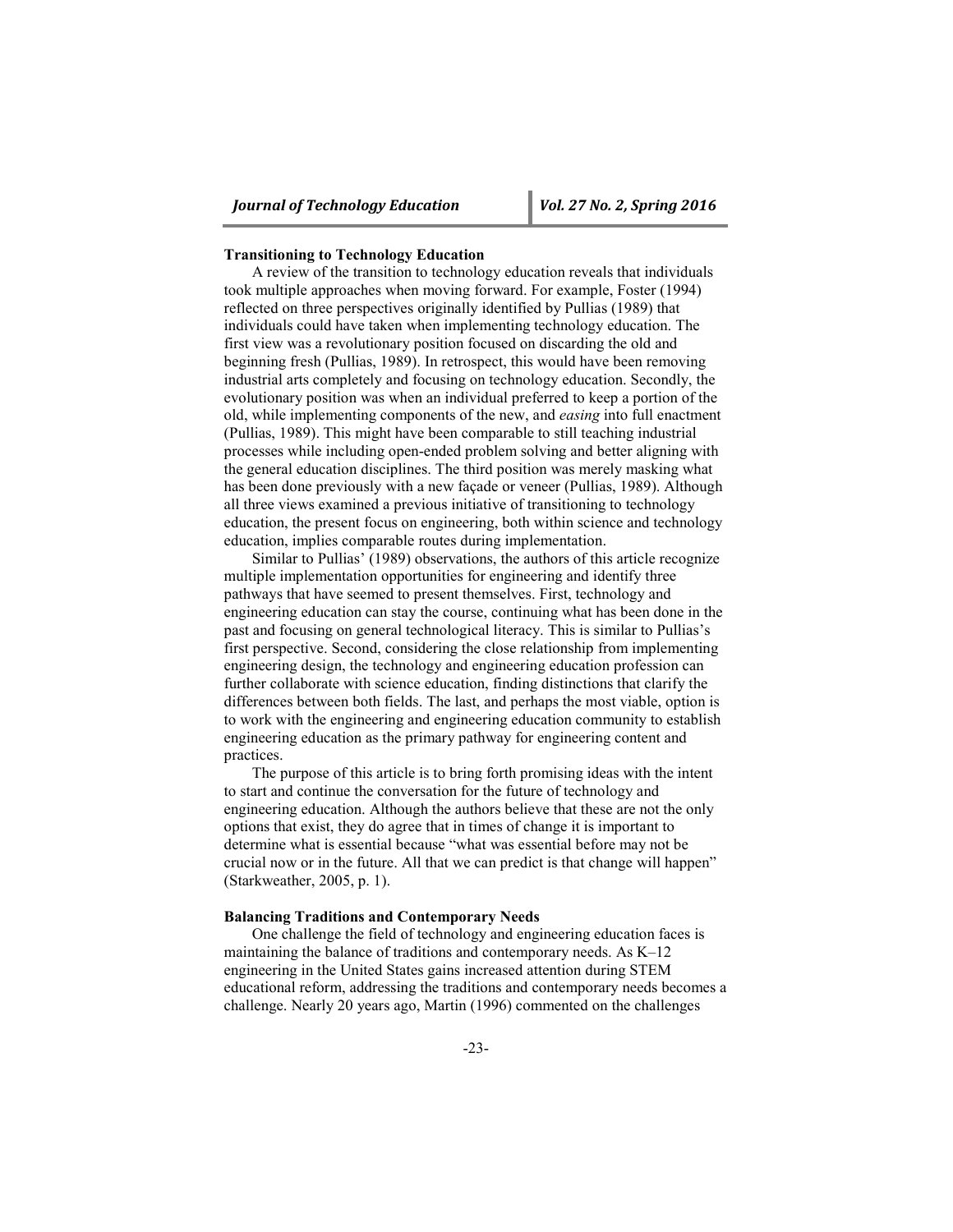faced by one industrial teacher education organization as technology education further entered the K–12 arena:

Because people create change, they must accept that there can be no perfect or permanent solutions. Similarly, finding a balance between the great traditions of the Mississippi Valley Industrial Teacher Education Conference (MVITEC) and the contemporary need of its members has no perfect or permanent solutions. In fact, finding an appropriate balance is like shooting a moving target. The balance will change hourly, daily, monthly, and yearly, and members of MVITEC must be prepared to adapt constantly. Their willingness to adapt and the methods they choose will clearly determine the very future of MVITEC. (p. 39)

A key point drawn from Martin (1996) is that there may not exist one identifiable path to meet all of the underpinnings of early industrial arts and technology education beliefs while engineering education gains significance. Rather, finding a balance between traditions of the past and contemporary needs of educators, teacher education programs, and students can provide a solid foundation for the field of technology and engineering education.

## **Technology Education: Staying the Course**

The most convenient path, the path of least resistance, is staying the course of technology education. In this context, technology education, rather than technology and engineering education, is used to allude to the issue at hand of merely adding the term engineering. This would call for little modification to the standards, curricula, and philosophical orientation of technology and engineering education. For example, early publications such as *A Conceptual Framework for Technology Education* (Savage & Sterry, 1990) have presented a sample philosophy of technology education as providing

Students of all grades, abilities and backgrounds with technological knowledge, skills, and attitudes necessary to become competent, contributing, and productive members of society. Through experiences in a "hands-on" cooperative environment using a systematic, problem-solving approach, students should exhibit understanding of all domains relating to technology. (p. 27)

Yet, since the addition of engineering to the title of technology and engineering education, current definitions, such as the following definition, are synonymous to early conceptualizations of the role of the discipline.

Technology and engineering education is committed to preparing students for employment and/or continuing education opportunities by teaching them to understand, design, produce, use, and manage the human-made world in order to contribute and function in a technological society. (Utah State Office of Education, 2010, para. 1).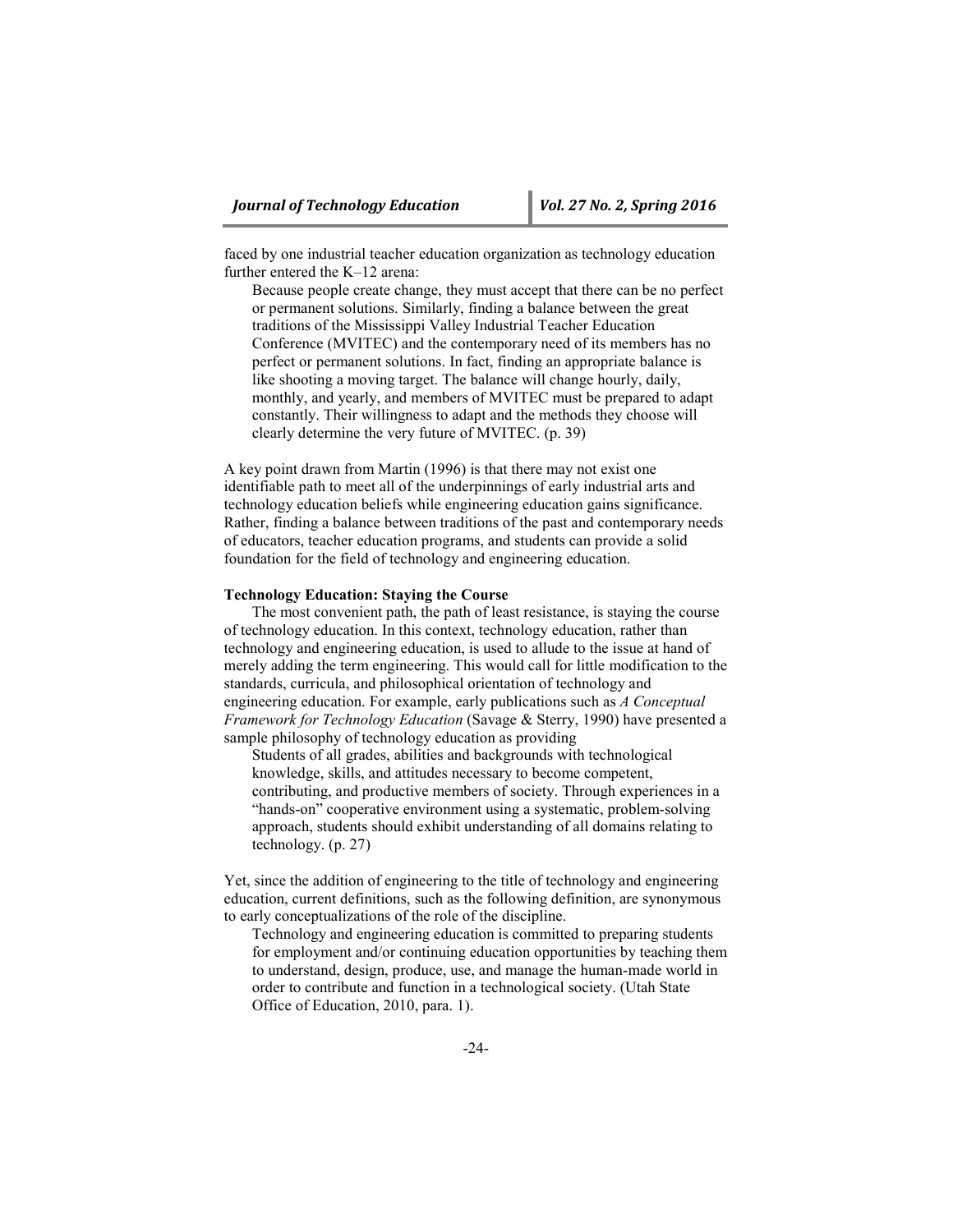Consequently, the current path of technology and engineering education might be one of tradition that cannot meet recent criticism of this path that emphasizes the need to truly teach engineering rather than only adjust slightly to bumps or changes in the road. For example, staying the course does not account for the ongoing discussion of ambiguity and confusion around the term technology education. Dugger and Naik (2001) discuss the common misperception that technology education is simply computers, electronics, or educational technology. Although the mission, vision, instructional approaches, and learning outcomes of technology and engineering education are understandable to most practitioners, it is doubtful that the general populace has the same understanding of this school subject as they have regarding other core educational disciplines. Therefore, the question raised is whether theoretical understanding is more important to practitioners or if practical, immediate understanding of the overall population is a more important outcome.

Another issue the technology and engineering education profession is currently facing is the declining numbers within the discipline. Specifically, the number of "technology & engineering teacher preparation programs at colleges and universities in the United States have been in a state of decline since the 1970's" (Litowitz, 2014, p. 73). Likewise, between 2002 and 2012, studies reported that the total number of programs nationwide preparing technology teachers has dropped from 40 to 24 programs (Bell, 2002; Litowitz, 2013; Rogers, 2012). In 2013, Strimel surveyed teachers who attended training to teach the International Technology and Engineering Educators Association's Engineering byDesign<sup>TM</sup> curriculum and reported that nearly 70% of these teachers did not hold a degree in technology education. Furthermore, Strimel reports that over 20% of the teachers preparing to teach the Engineering byDesign<sup>tm</sup> curricula were not certified in teaching technology education. Anecdotally, one author of this article reports on the status of a metropolitan Atlanta school district containing only a small fraction of teachers who were traditionally certified in technology education, a large subset of whom were alternatively certified with little overall understanding of the scope of the technology and engineering education profession, and others who held certification in engineering with little educational experience. As a result, there are a limited number of individuals in the profession who fully understand technology and engineering education and who are able to promote its practices to progress the profession forward. Although recent initiatives to develop or sustain existing technology education programs have been conceptualized, such as Savanah State University, minimal approaches to sustain technology teacher education programs have arisen. However, viable options in relation to engineering education and possible partnerships will be discussed later in this article.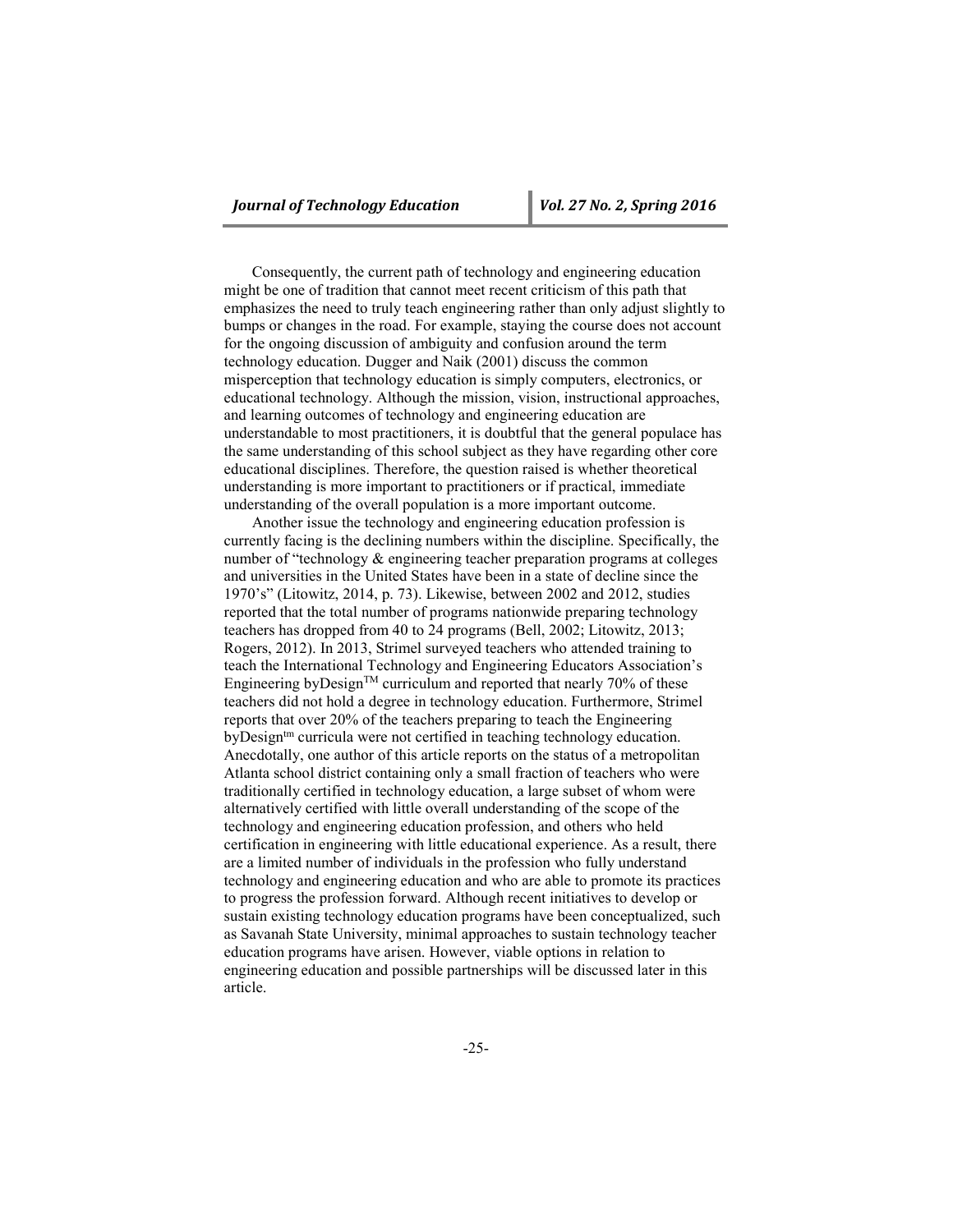## **Science Education: Playing Nice in the Sandbox**

Although the similarity between science and technology has long been discussed in educational literature (Gardner, 1994; Lewis, 2006), the recent release of the NGSS has further overlapped both disciplines. Specifically, the NGSS promotes the raising of engineering design to the same level of importance as scientific inquiry in science education frameworks (NGSS Lead States, 2013). As a result, science education and technology and engineering education now share a signature component. Moreover, as science education increasingly implements resources that were once exclusive to technology and engineering education, such as robotics, and recommends moving away from cheap, resourceful activities such as egg drops (Milano, 2013), technology and engineering education might proceed in collaboration with science education or otherwise potentially lose its own identity as a school subject.

As engineering design is implemented in science education, the opportunity arises for technology and engineering education to partner with science education for truly transdisciplinary approaches to Integrative STEM Education. Rather than being used only as a tool to teach science and assist in students working through scientific inquiry, technology and engineering educators can build ongoing collaborations that promote integration at the natural intersection of each discipline. For example, finding domains that require scientific inquiry and engineering design, such as biotechnology, provides opportunities for each discipline to contribute equally. For instance, existing biotechnology units such as the construction of a Microbial Fuel Cell (Wells, 2013) requires students to work through scientific inquiry to discover new scientific knowledge of ideal settings for bacteria to grow; those contributions would contribute to the engineering design process. Without knowledge of both disciplines, teachers might inadvertently situate students in a context that does not intentionally teach concepts from both disciplines.

Technology and engineering education has a great deal to offer the science education field as it moves towards more authentic educational approaches. Existing programs can work to support the teaching of science concepts and practices by providing a laboratory setting for the designing and making of new products and processes necessary to carry out realistic scientific investigations. Technology and engineering teachers are often more equipped and well trained for the acts of designing and making. These acts can be thought of as the kernel of technology and engineering education and can be considered what the profession does best. Therefore, technology and engineering programs are more often than not equipped with industry quality tools, materials, and equipment that can be used in conjunction with science education to advance student learning. The physical acts of designing and making while using current industry quality resources, can provide students with the experiences necessary for working in STEM-related careers. Additionally, the resources and abilities that technology and engineering instructors have, including lab safety, knowledge of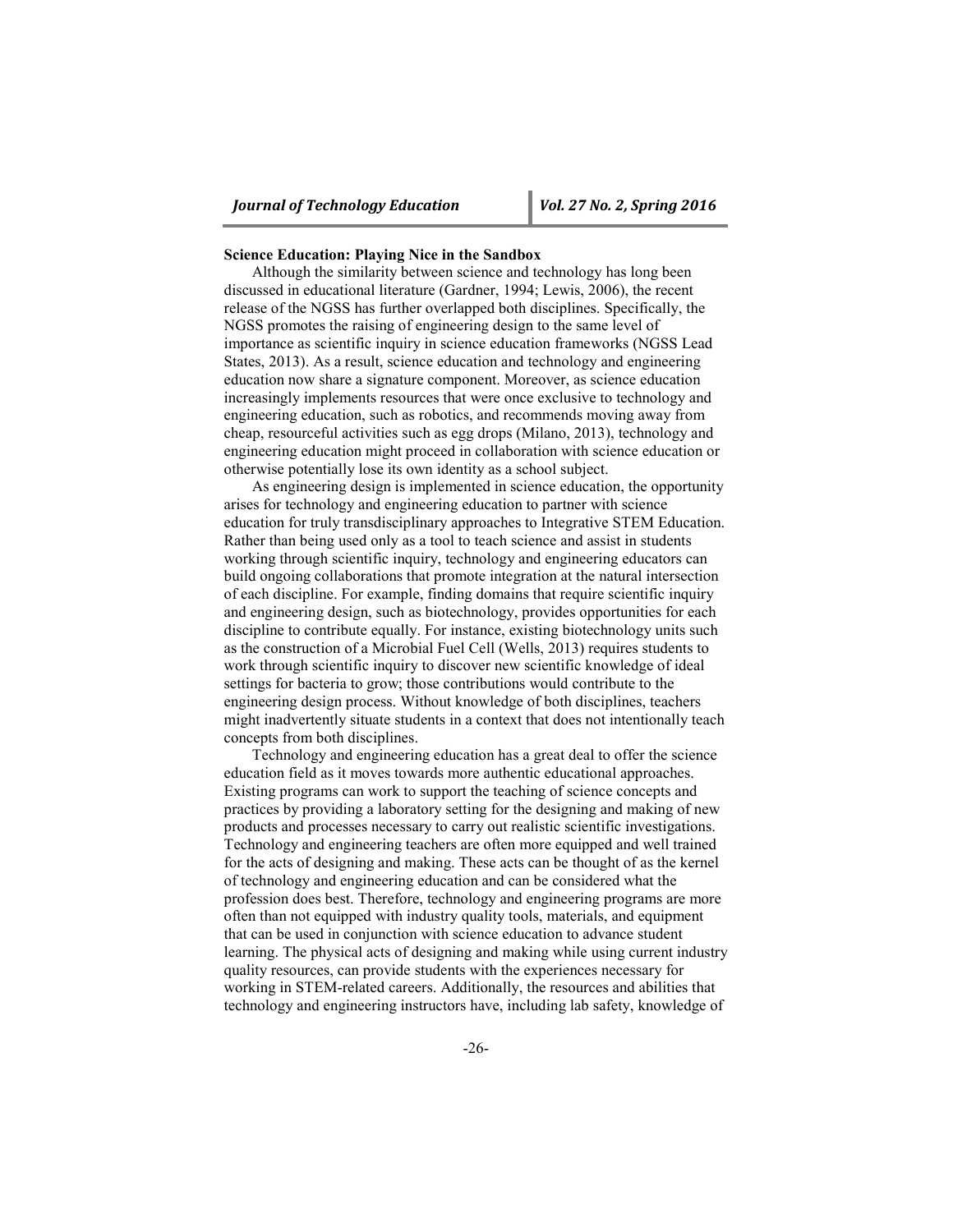material processing, and correct tool use, can aid in the scientific examination of problems facing the world. In turn, these scientific investigations can then enable students to develop authentic solutions to these real-life issues using the process of engineering design.

As engineering increasingly enters the instructional practices of science educators, this path of cooperation with science educators appears as a viable option in moving forward technology and engineering education. Moreover, the technology and engineering education profession should collaborate with science education because it is a much larger profession that could assume responsibility for teaching engineering, leaving technology education without a place in a student's general education. Science education is not only recognized and understood as a core educational subject, but it also provides a context for technology and engineering education students to apply knowledge and skills previously learned. Working closely with science education may provide a solid place for technology and engineering education in local school systems. This place can be where students actually utilize industry quality technologies to "make" solutions to engineering design problems, replacing less authentic classroom activities requiring only the use of unrealistic materials, such as Popsicle sticks, cardboard, duct tape, and hot glue.

A challenge for technology and engineering education in most states is the determination of where it fits within a student's education. Since its historical beginning, the purpose of technology and engineering education was to provide all students the knowledge, skills, and abilities to function in a technological world. However, many states have organized technology and engineering education under the umbrella of career and technical education. As a result, technological and engineering literacy has been missing from many students general education, and many technology and engineering programs lack the necessary enrollment from all student populations to sustain the subject. Now that the NGSS includes engineering and technology as one of the core disciplines for science, the technology and engineering profession can use this to solidify its spot in the Unites States education system by leveraging the support of the much larger science education profession. This being said, some questions for the technology and engineering education profession to ponder are: (a) What if technology and engineering education becomes a core discipline of the science education profession? (b) Can technology and engineering education utilize science as a means to bring technological and engineering literacy to all students? (c) What if teacher preparation programs enable science teachers to specialize in engineering or technology much like one can specialize in chemistry or physical science? These are questions that may help guide future directions for technology and engineering education. Keep in mind, that a lack of collaboration as a profession may lead to science taking the responsibility of teaching engineering, leaving technology education with little content and practices for a student's general education.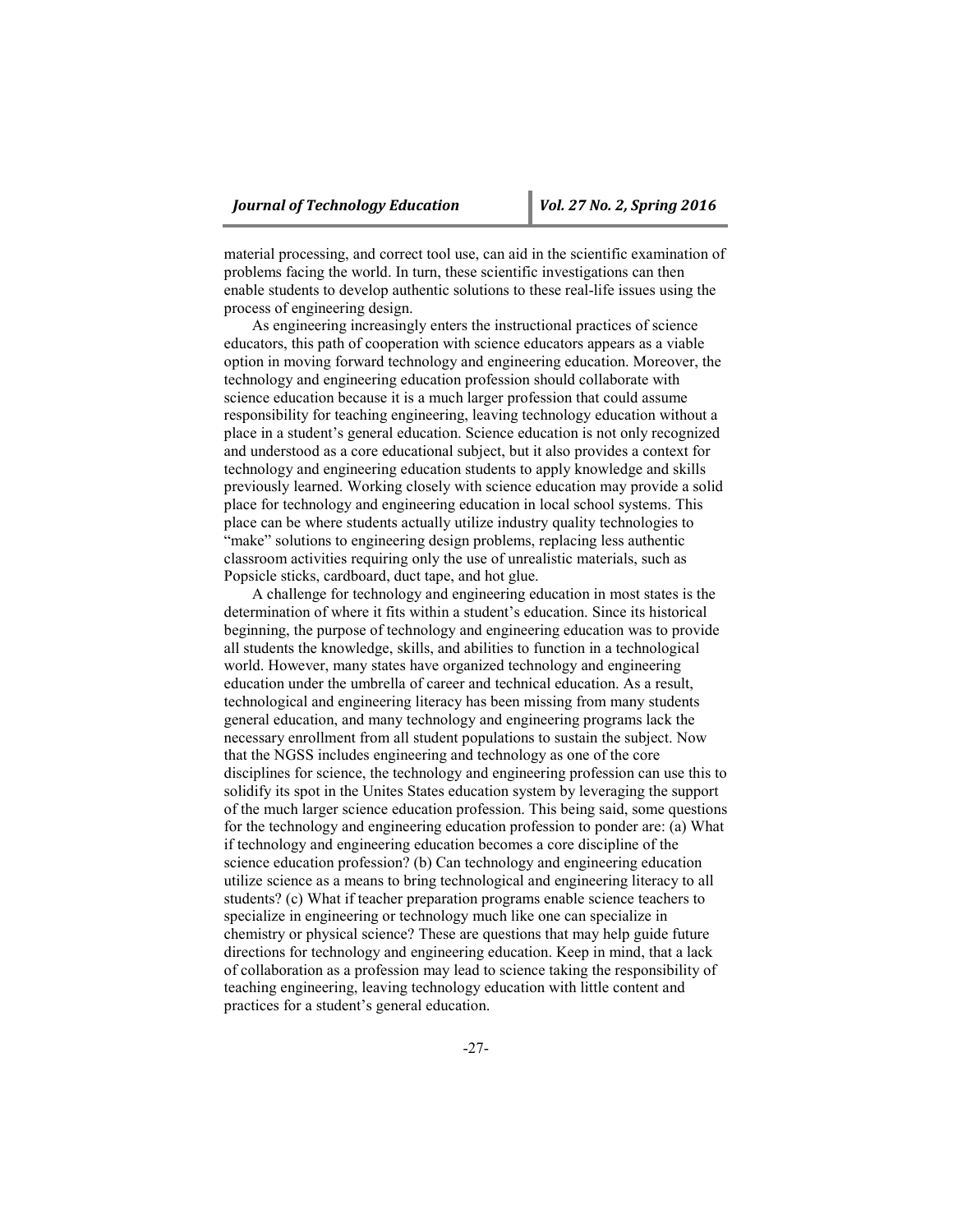Routes for collaboration with science education already exist, including collocated professional organization meetings between science and technology. Yet, in moving forward, technology and engineering education might consider the implications of so closely aligning with science education and the effect that it might have on implementing similar instructional approaches.

## **E-nough is Enough: A Final Call for Engineering**

The emphasis on engineering at the K–12 level has been increasing since the turn of the century (Kelley, 2008; National Research Council [NRC], 2009). This expanded interest can be attributed to the idea that engineering education can assist in creating a better educated populace and develop a workforce ready to meet the needs of high-demand careers of the 21st century, thus providing students with the skills necessary for economic success (NRC, 2009). Today there is broad agreement among educational stakeholders that the teaching of STEM subjects in K–12 U.S. schools must be improved to prepare students with the skills necessary for success in this century (National Academy of Engineering [NAE] & National Research Council [NRC], 2014). Due to its natural ability to tie mathematics and science together through solving authentic problems, the inclusion of engineering into K–12 education is now seen as an approach to addressing concerns with the U.S. educational system (NAE & NRC, 2014; NRC, 2009). As a result, the NGSS has interwoven engineering practices within its frameworks, and the National Assessment of Educational Progress is now administering a technology and engineering literacy assessment. More recently, K–12 engineering education initiatives, such as the Chevronfunded development of an engineering education community of practice website under a 3-year project called Guiding the Implementation of K–12 Engineering Education, have been surfacing throughout the nation. As a result, engineering education programs such as Engineering is Elementary have seen increased use. However, inconsistencies exist between engineering programs as to what engineering education consists of at the K–12 level, who teaches these engineering programs, how are teachers prepared to teach engineering, how engineering is taught at the K–12 level, and where it is situated within a student's general education.

The increased emphasis on K–12 engineering and the uncertainty of how it should be taught provide an opportunity for the technology and engineering education profession. The technology and engineering education profession can stake the claim for teaching engineering at the K–12 level, align with the engineering profession, and reform its instructional practices to reaffirm its place in the U.S. educational system. The term *engineering* is something that is recognized by the general population. Although it may not be fully understood by the broad populace, it is a term and a profession that is generally respected. Adding engineering to technology education brought a refreshing new view on the profession. However, the ambiguity and confusion around the term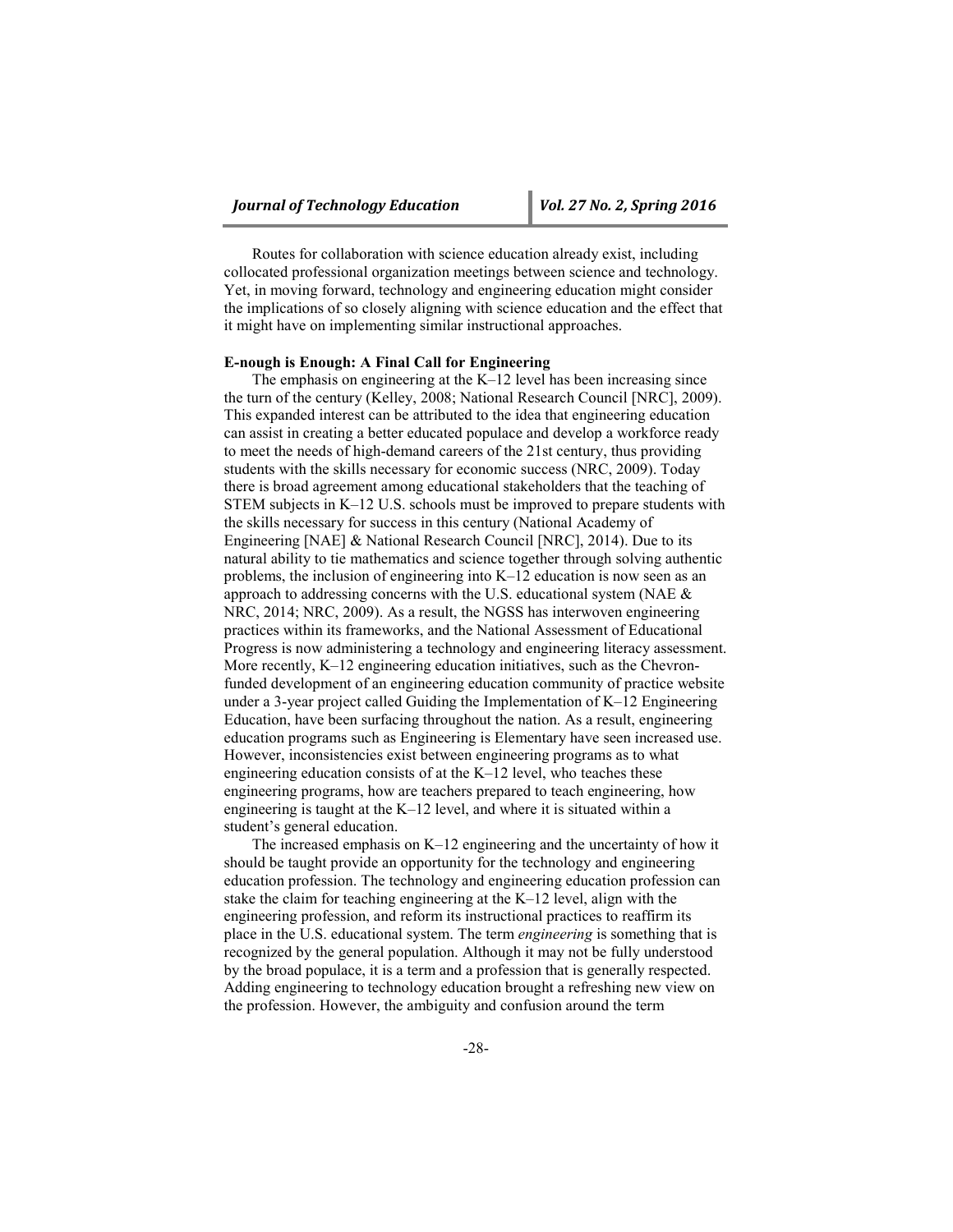*technology* continues to hinder the general understanding of the school subject. It can be easy to understand what an engineer is; it is more difficult to explain what a technologist does. Failure to align technology and engineering education with the engineering profession has caused technology and engineering education to continue to lose a foothold within local education systems. Therefore, one possibility for the profession could be a greater emphasis on engineering education and a surrender of the "T," technology, to the educational technology that the majority of people believe that it is. As a result, the technology and engineering profession would become the provider of K–12 engineering education for all students. However, dropping the "T" will not do anything to revitalize and sustain technology and engineering education on its own. There will need to be significant work as a profession to develop a consistent and comprehensive engineering course sequence, modify preservice teacher programs, create an engineering teaching licensure, and establish clear postsecondary engineering connections and articulation pathways.

The authors of this article believe that a change to engineering education will require the development of a consistent and coherent course sequence. A major concern with technology education has always been the inconsistency of what courses students take and the content and skills that they learn from school to school. These inconsistencies can limit the ability to work as a profession to enhance technology and engineering education. However, with engineering as a focus, a core set of disciplines can be created. Much like science education has courses in physics, biology, chemistry, and earth or space science, engineering education can have coursework in the disciplines of mechanical, electrical, chemical, structural, and biological or medical engineering. These courses can be taken by all students to help better understand the designed world and do not have to focus on preparing students specifically for engineering careers. Just as students in biology class do not have to become a biologist, students in a mechanical engineering course do not have to become a mechanical engineer. However, these courses can provide all students with beneficial knowledge and skills as well as introduce them to engineering careers.

The Project Lead the Way pre-engineering program can be used as an example. The program provides core courses for introducing engineering entitled Introduction to Engineering Design and Principles of Engineering and specialization courses, such as Civil Engineering & Architecture, Biomedical Engineering, and Aerospace Engineering. However, it is still difficult to determine how this fits into a school district and whether it should be a part of student's general education. Additionally, it can be unclear as to what types of teachers are best prepared to teach these courses.

To be able to teach engineering content, teachers need to be properly prepared. The technology and engineering education profession is sometimes criticized in regards to its ability to teach engineering at the K–12 level and rightfully so. A study conducted by Strimel (2013) showed that over 62% of the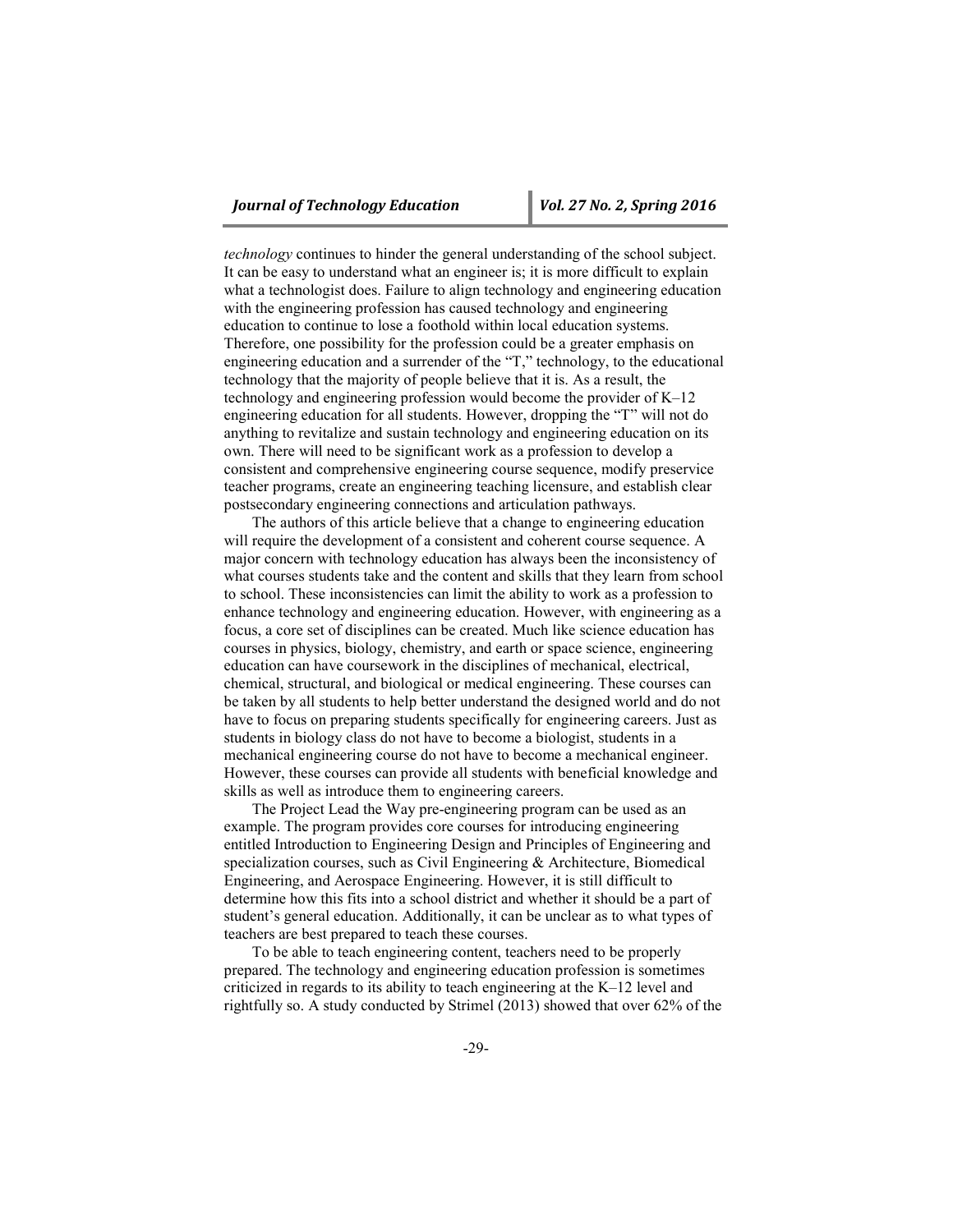teachers preparing to teach the Engineering byDesign<sup>tm</sup> curriculum had never completed a college-level course in trigonometry, and over 64% had never completed a college level course in calculus. Furthermore, the study reported that almost 54% of these teachers never completed a college course in physics, and almost 36% never completed a college course in chemistry and biology. The concepts in these mathematics and science courses are the foundation of theoretical engineering and are necessary for understanding the true concepts and practices of engineering professions. Many technology teacher preparation programs do not require multiple courses in mathematics and science, which is something that must be modified to produce teachers with the knowledge and skills to properly teach engineering. A study conducted by Litowitz (2014) reported there was a wide range of mathematics requirements for technology teacher education programs. The data indicated that approximately 30% of the technology teacher education programs did not require a mathematics course beyond statistics and showed that college algebra was the most frequent mathematics course required for preservice technology teachers. Additionally, his study reported that many institutions allowed technology education majors to choose any natural science course to fulfill their degree requirements.

These minimal degree requirements combined with the wide diversity of technology and engineering teacher education core curricula continues to compromise technology and engineering education. As reported by Litowitz (2014), some programs follow a traditional technology education approach that focuses on materials processing, whereas others have evolved into a more engineering design focused approach. Moreover, a study of high school students pertaining to engineering design cognition conducted by Strimel (2014a) indicated potential disconnects between technology and engineering curricula and the engineering profession. The study's findings suggested these disconnects may have resulted in students acting and thinking in a way that does not match the engineering practices. The data indicated that students were heavily focused on the act of making a solution based on an initial idea rather than thoughtfully forecasting their designs. The study also portrayed that the majority of the students studied employed a more traditional non-engineering, trial-and-error approach to solving an engineering design problem. These students were observed dedicating little time to analytical designing, modeling, experimenting with the proper materials, and utilizing testing results to optimize their designs. This study may indicate the engineering habits of mind, which involve design, analysis, modeling, and optimization, are not emphasized or correctly practiced throughout technology and engineering curriculum and instruction. Thus, it should be essential that technology and engineering education programs clarify their purpose and, if their purpose is engineering, to enhance their standards, curriculum, and instruction to include the proper engineering practices and content.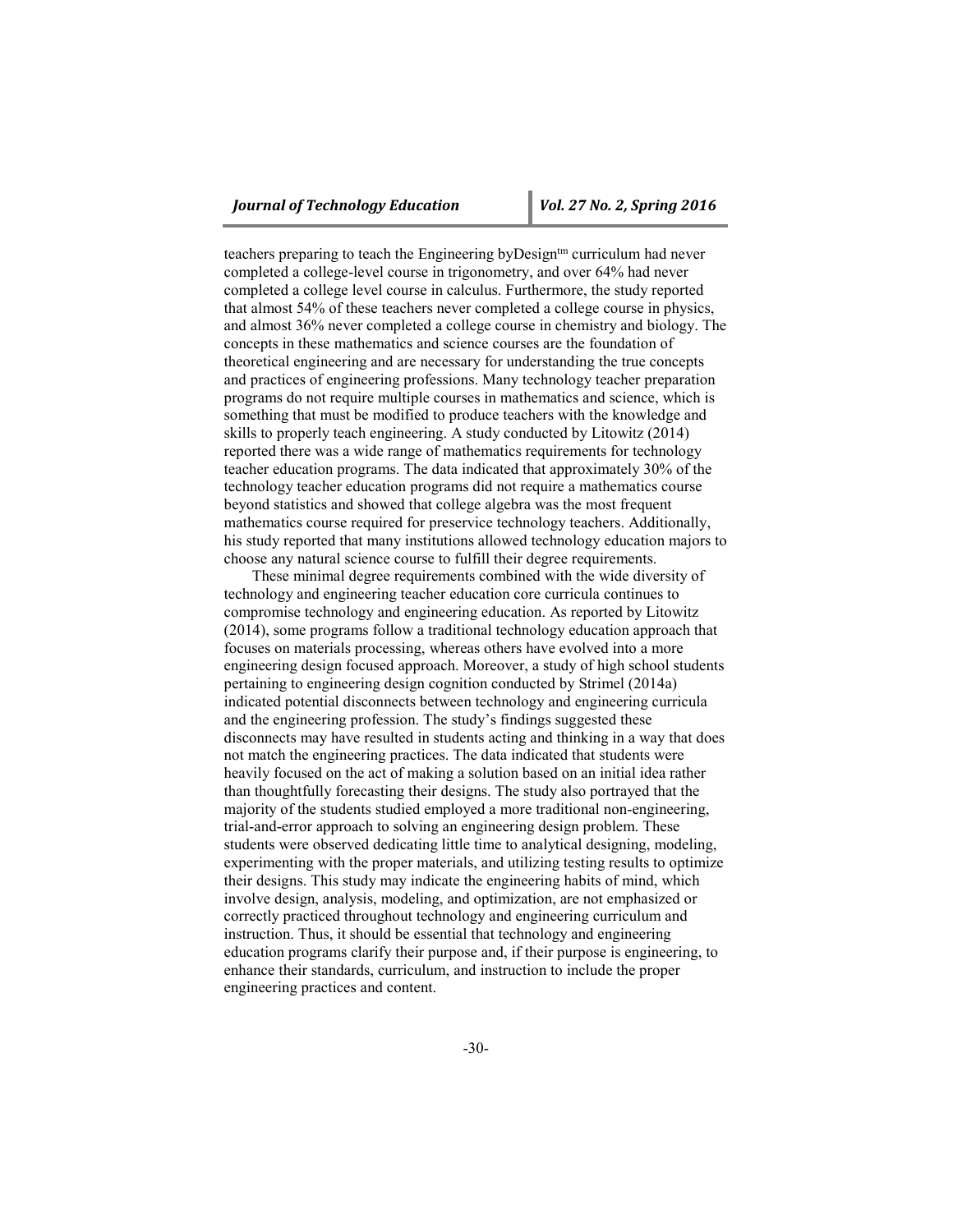Some teacher preparation programs have modified the curriculum to address these concerns. Some programs now require preservice technology and engineering teachers to complete coursework similar to an engineering major with some additional coursework to earn a teaching license. Some notable examples are The College of New Jersey, Ohio Northern University, and University of Maryland Baltimore County (UMBC). The College of New Jersey suggests a more rigorous sequence of mathematics and science courses for the technology/pre-engineering preservice teachers through the college's school of engineering. The suggested course sequence provided on their website recommends students complete calculus, engineering mathematics, and general physics within their first year while progressing toward courses in structures, mechanics, analog and digital circuits, and mechanical system design (The College of New Jersey, 2016). Ohio Northern University offers an engineering education program that "directly addresses the need to develop a new generation of high school students who can contribute to solving our nation's challenges through engineering and innovation" (Ohio Northern University, 2014, para. 2). The program combines a general engineering degree with the required education and mathematics courses to earn a teaching certification. The 4-year engineering education degree prepares graduates to become licensed secondary mathematics teachers but with a more specialized perspective on engineering-design-based learning than teachers who have a traditional education diploma.

UMBC has developed a pre-service teacher program to prepare individuals to deliver pre-engineering curriculum in middle and high schools (University of Maryland Baltimore County, 2016). Their program ties the mechanical engineering program in with Project Lead the Way training to progress towards earning a technology education certification. Lastly, according to Reed and Cantu (2016), Old Dominion University is the first institution to utilize the UTeach program to certify more technology and engineering teachers. They describe the UTeach program as an initiative that seeks to train science, mathematics, computer science, and engineering majors to become a certified teachers while earning their undergraduate degree in their content areas. Therefore, these students may obtain the content knowledge along with the pedagogical knowledge to be effective teachers of engineering and technology.

However, preceding attention to engineering teaching programs, advocacy needs to be addressed at the state level, updating current licensure agreements. Yet, this should be done carefully as to not create two parallel teacher certifications in engineering and technology. Doing so could provide the opportunity for the engineering profession to assume complete control over K– 12 engineering education, eliminating the need for any former technology and engineering programs and professionals that provide expertise in authentic pedagogical practices and the use of tools and machines to make products.

Lastly, a change to engineering education requires a clear collaboration and articulation with 4-year engineering programs and 2-year engineering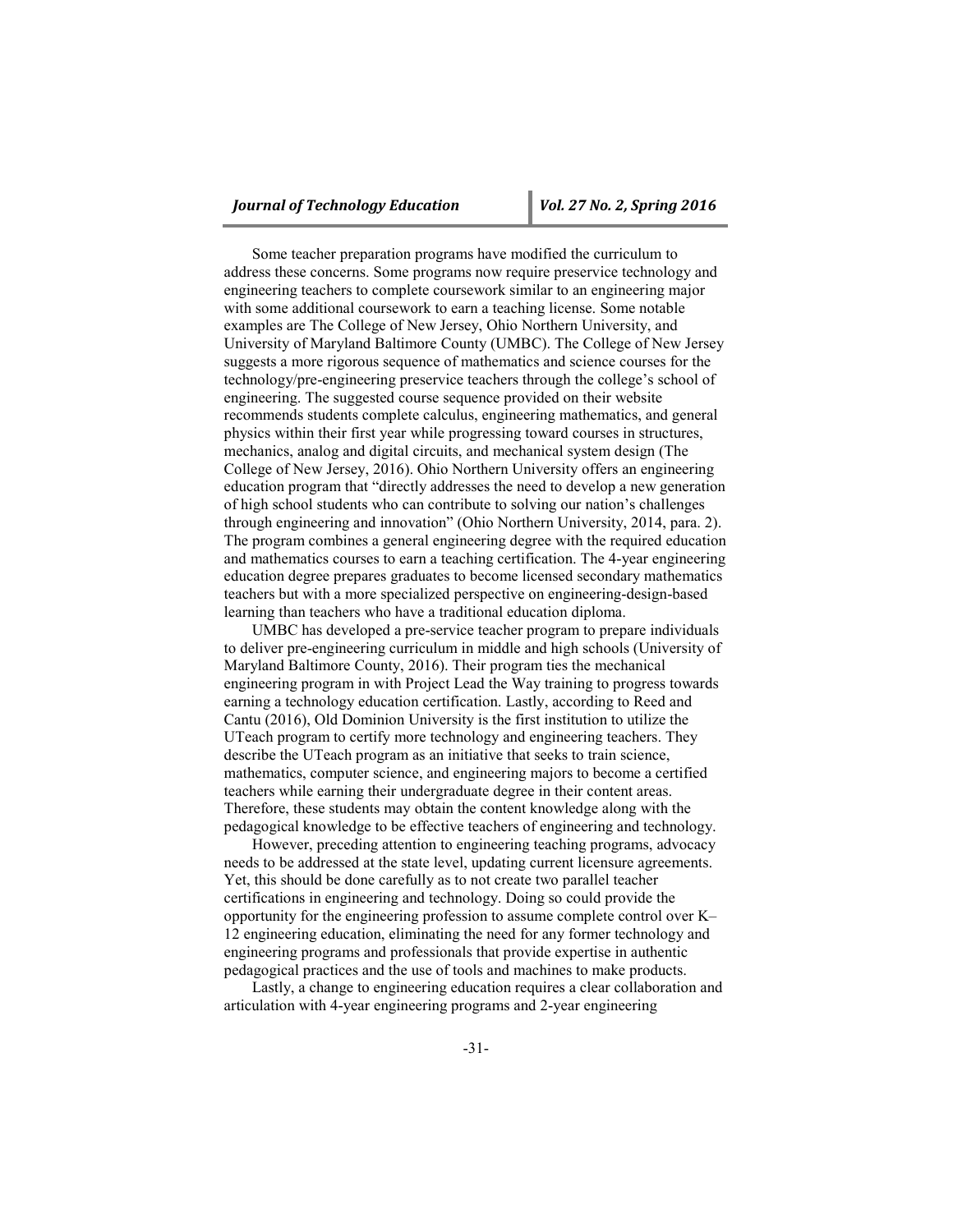technology programs. A K-12 engineering program should expose students to these career pathways and prepare them for a successful transition to postsecondary education. K–12 engineering education programs should collaborate with both engineering and engineering technology programs to ensure that the proper engineering fundamentals are taught throughout the various levels of education. Additionally, a connection between secondary and postsecondary engineering education can enable highly motivated high school students to obtain early college opportunities so they progress through their higher education studies faster and in a more affordable manner. Erekson and Custer (2008)

As we enter the 21st century it is clear that engineering education and technology education have the potential for a symbiotic alliance that will benefit both technology and engineering educators. Engineering educators have become very interested in strengthening the pathways to engineering by linking with K-12 education. At the same time, technology educators have developed national standards for K-12 education that include engineering content. Frankly, it is time to heighten and expand the discussion between the two technology and engineering educations. Collaboration between engineering educators and technology educators is an idea that needs to be further developed and put into practice. (p. 1)

## **Recommendations for Clarity**

In consideration of the three previously discussed pathways, it is vital for the technology and engineering education profession to ruminate on what the purpose and fundamental expectations are for students. Specifically, if the field focuses on engineering education, it is essential that leaders fully consider the impact such a decision will make and that it leads to improvement in student learning. Thus, stakeholders might begin with why this change is most appropriate and what it will mean for teacher preparation, assessment, instructional approaches, and professional development. At the higher education level, additional research needs to be conducted to provide empirical evidence that engineering does indeed result in changes in students' higher order thinking skills and increases knowledge in other domains. Such research can benefit from partnering with engineering education to ensure proper alignment with the standards of their profession. This partnership can also help enable engineering majors to become interested in teaching K–12 engineering, thus helping fill the shortage of technology and engineering educators. Teacher preparation will also need to be examined to ensure that course work for preservice teachers is consistent and comprehensive across institutions. Teaching engineering content and the engineering design process would benefit if taught through programs supported and approved by engineering education. It is also recommended that preservice engineering teachers be required to complete similar coursework as a typical engineering major in addition to coursework in pedagogy necessary for a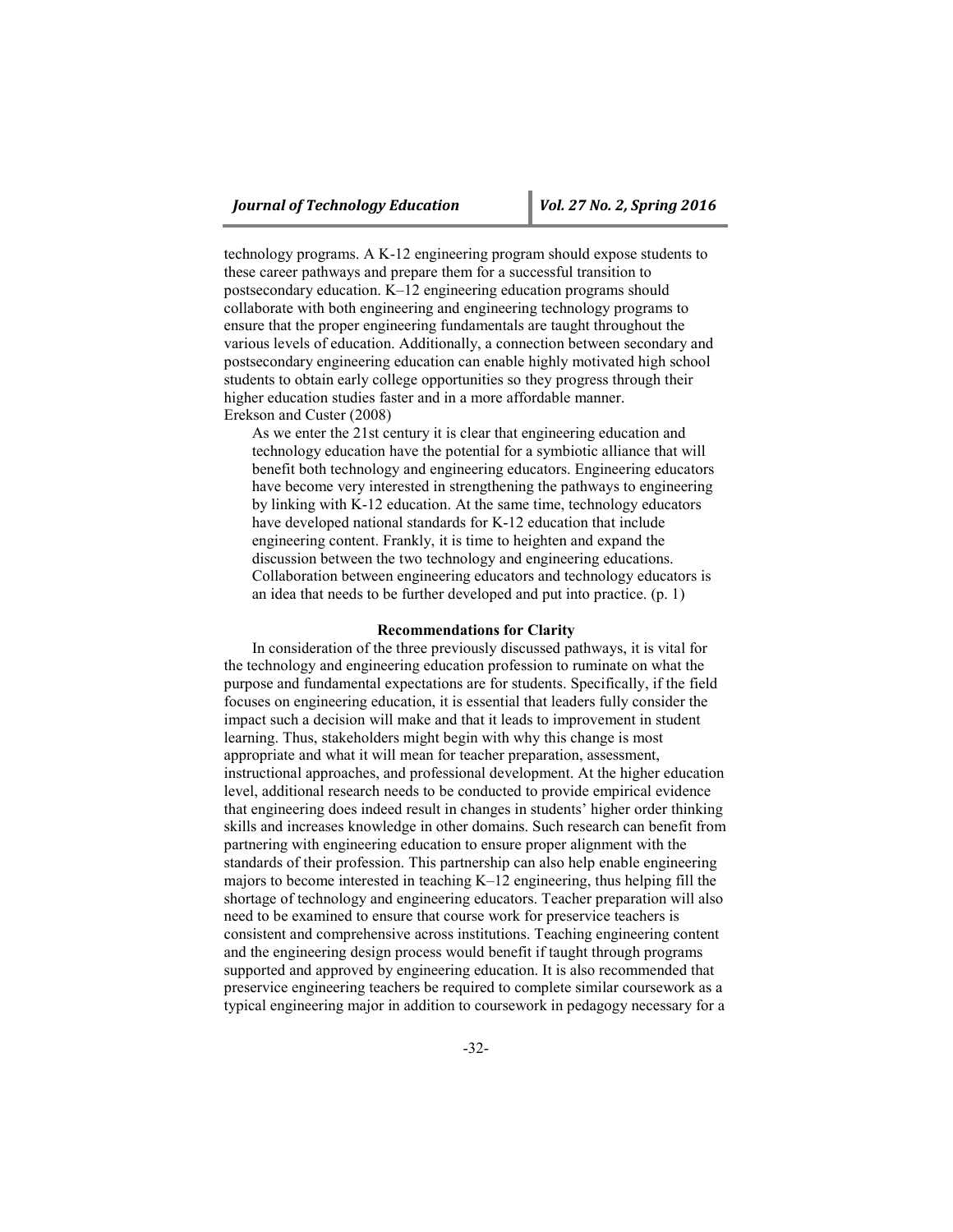teaching license. Lastly, structuring pathways between K–12 schools and engineering programs would remove some of the ambiguity currently associated with technology education.

## **Conclusion**

In conclusion, the technology and engineering education profession has multiple paths for moving forward. What appears most viable and sustainable to the authors of this article is to focus truly on engineering as a core disciplinary subject, which may help remove the long-standing confusion with technology. This shift will require increased rigor in mathematics and science applications, predictive analysis, analytical modeling and design, and executive functioning, such as decision-making, task initiation, organization, planning and prioritizing, and flexible thinking. However, the focus should ensure student opportunity for "making" or producing quality outputs that the profession may have shifted away from. Although in theory engineering has been added to the field and in practice is instilled in technology education classrooms across the country, it remains a façade or buzzword for many and has not been intentionally introduced, nor aligned to the engineering community. Most teachers are not professionally certified to teach engineering and have received little professional development to prepare them to do so. Subsequently, the thoughts and actions of technology and engineering students may not coincide with the practices of the engineering profession (Strimel, 2014a). Yet, in light of declining technology education programs and challenges for engineering education to retain students, an opportunity exists for moving forward.

As Foster (1994) suggested, when transitioning to technology education, The challenge in interpreting past practice is not to criticize it in an attempt to inflate the value of that perceived as new. It is to learn from it in an attempt to recognize the value in that established as eminent." (p. 27).

For the technology and engineering education profession, it can't do it all; even in ideal aspects for what technology education does, it can't be the best at everything. Engineering is recognized not only as a career that students can identify with but also provides the core outcomes for technology education, including problem-solving; hands-on, minds-on, creation of a product; and authentic, meaningful learning opportunities. A decision as large as changing the nature of a discipline is not one that should be made lightly. Rather, input from stakeholders, discussion on viable solutions, and consideration of the effect of such a change should all be considered.

Lastly, as Martin (2005) reflected on the origin of technology education he suggested some "individuals who provided the initial major impetus for technology education worked in isolation from their colleagues, while others worked in tandem" (para. 1). Although present opportunities of working with multiple STEM disciplines exist, it might be too early to determine if a similar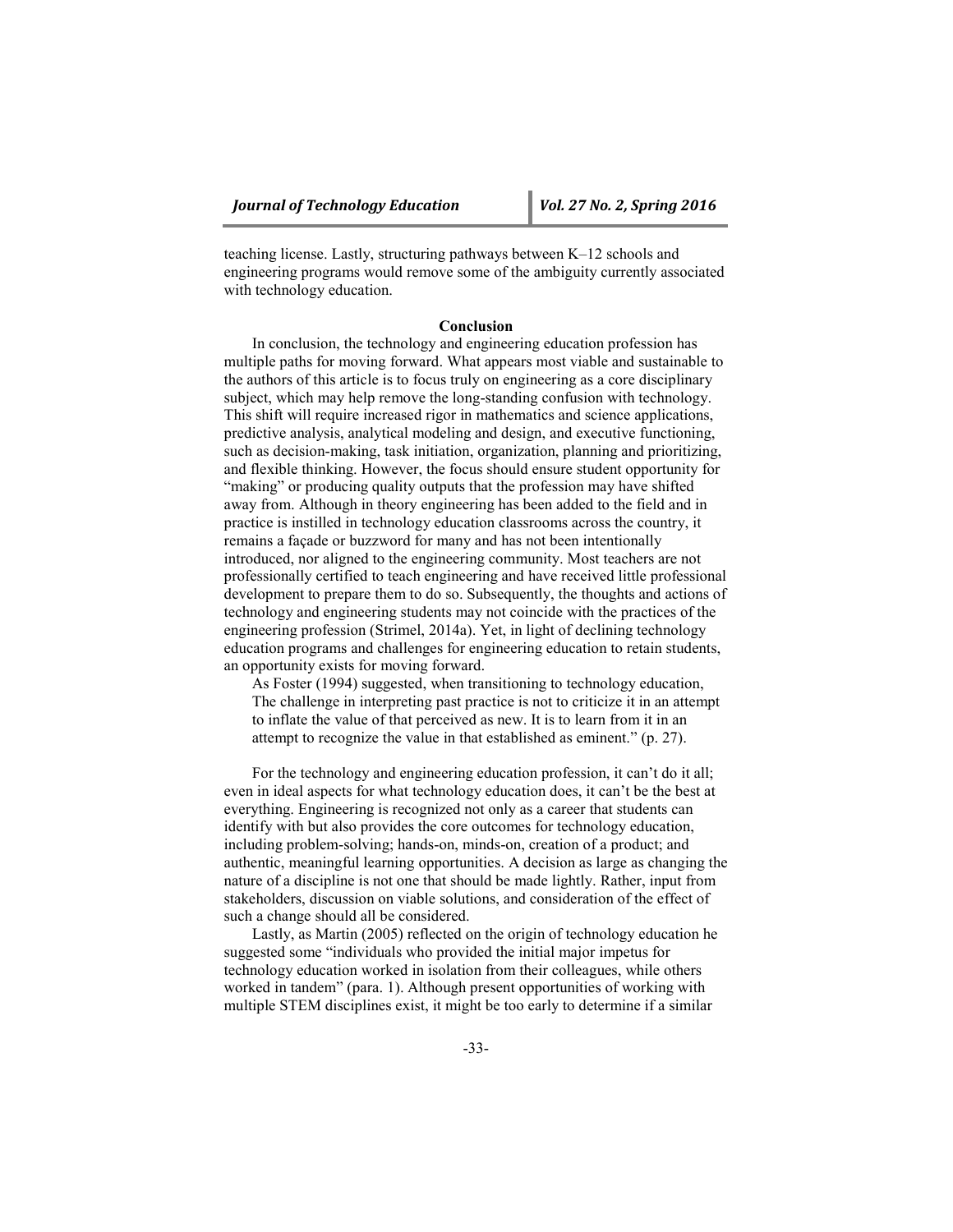situation will arise as technology and engineering education moves forward. Yet, in any direction, collaboration is vital to the success of the technology and engineering education profession and should be considered.

#### **References**

- Bell, T. P. (Ed.). (2002). *Industrial teacher education directory* (41st ed.). Millersville, PA: Millersville University of Pennsylvania, Department of Industry and Technology, CTTE and NAITTE.
- Dugger, W. E., Jr., & Naik, N. (2001). Clarifying misconceptions between technology education and educational technology. *Technology Teacher, 61*(1), 31–35.

Engineering4Kids. (2015). Teaching K-12 engineering. Retrieved from https://engineering4kids.wikispaces.com/Teaching+K-12+engineering

Erekson, T. L., & Custer, R. L. (2008). Conceptual foundations: Engineering and technology education. In R. L. Custer, & T. L. Erekson (Eds.), *Engineering and technology education* (pp. 1–12). 57th Yearbook of the Council on Technology Teacher Education. Woodland Hills, CA: Glencoe.

Foster, P. N. (1994). Technology education: AKA industrial arts. *Journal of Technology Education, 5*(2), 15–30. Retrieved from http://scholar.lib.vt.edu/ejournals/JTE/v5n2/pdf/

Gardner, P. L. (1994). The relationship between technology and science: Some historical and philosophical reflections. Part I. *International Journal of Technology and Design Education, 4*(2), 123–153. doi:10.1007/BF01204544

Grubbs, M. E. (2014). Genetically modified organisms: A design based biotechnology approach. *Technology and Engineering Teacher, 73*(7), 24– 29.

Hill, R. B. (2006). New perspectives: Technology teacher education and engineering design. *Journal of Industrial Teacher Education*, *43*(3), 45–63. Retrieved from http://scholar.lib.vt.edu/ejournals/JITE/v43n3/pdf/hill.pdf

Kelley, T. R. (2008). Cognitive processes of students participating in engineering-focused design instruction. *Journal of Technology Education, 19*(2), 50–64. Retrieved from

http://scholar.lib.vt.edu/ejournals/JTE/v19n2/pdf/kelley.pdf

Lewis, T. (2004). A turn to engineering: The continuing struggle of technology education for legitimization as a school subject. *Journal of Technology Education, 16*(1), 21–39. Retrieved from http://scholar.lib.vt.edu/ejournals/JTE/v16n1/pdf/lewis.pdf

Lewis, T. (2005). Coming to terms with engineering design as content. *Journal of Technology Education, 16*(2), 37–54. Retrieved from http://scholar.lib.vt.edu/ejournals/JTE/v16n2/pdf/lewis.pdf

Hoffer, E. (1973). *Reflections on the human condition.* New York, NY: Harper & Row.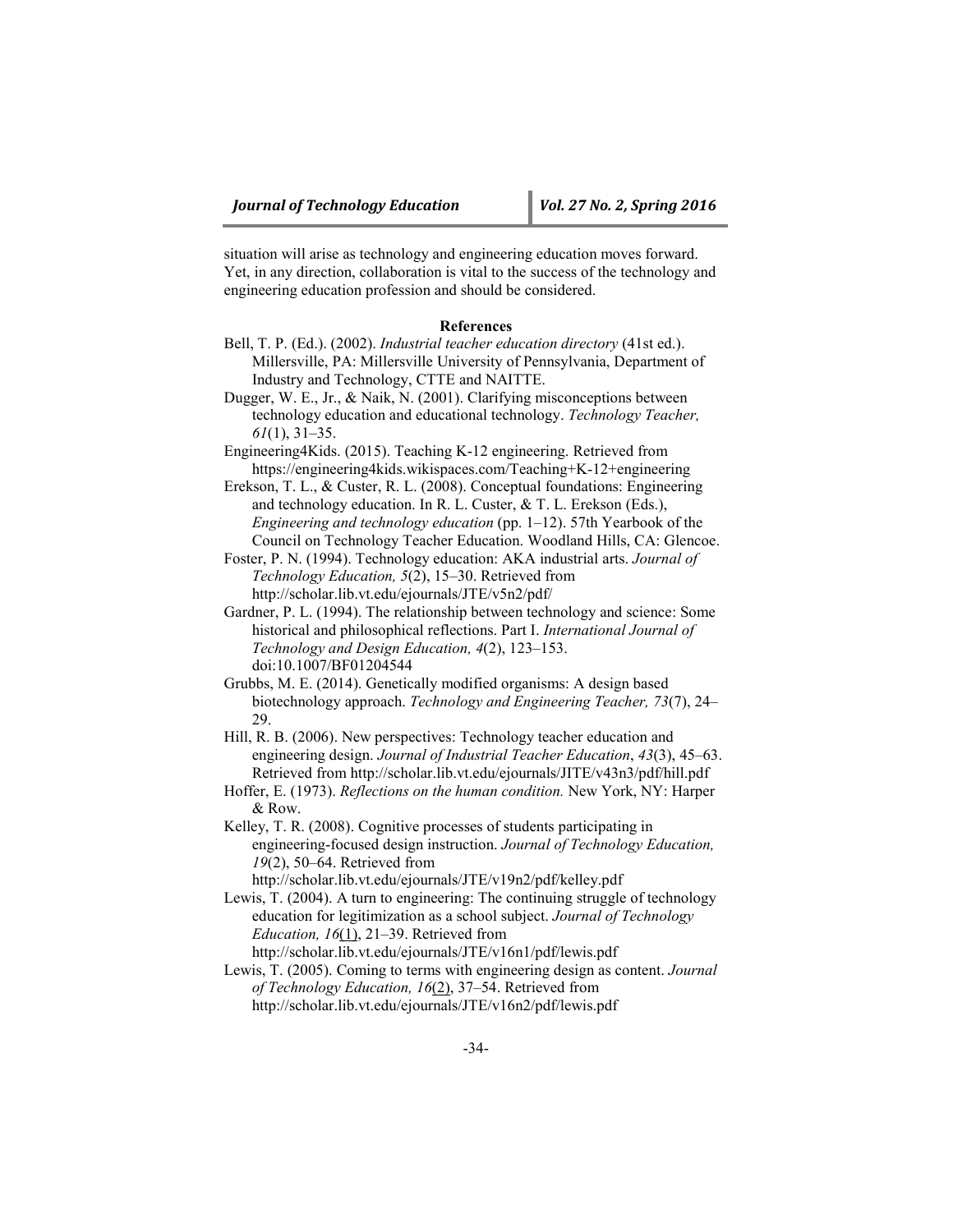- Lewis, T. (2006). Design and inquiry: Bases for an accommodation between science and technology education in the curriculum? *Journal of Research in Science Teaching, 43*(3), 255–281. doi:10.1002/tea.20111
- Litowitz, L. S. (2013, December). *An analysis of undergraduate technology & engineering teacher preparation programs in the United States*. Paper presented at the Pupils Attitudes Towards Technology Conference, Christ Church, New Zealand.
- Litowitz, L. S. (2014). A curricular analysis of undergraduate technology  $\&$ engineering teacher preparation programs in the United States. *Journal of Technology Education, 25*(2), 73–84. Retrieved from https://scholar.lib.vt.edu/ejournals/JTE/v25n2/pdf/litowitz.pdf
- Martin, G. (2005, April). *From ideas to fruition—External funding and its impact on technology education*. Paper presented at the meeting of the Pupils Attitudes Towards Technology conference, Haarlem, the Netherlands. Retrieved from
	- http://iteea.org/Activities/1307/PATTConferences/52403/52448.aspx
- Martin, G. E. (1996). Balancing traditions and contemporary needs. *Journal of Technology Studies, 22*(2), 39–42. Retrieved from http://scholar.lib.vt.edu/ejournals/JOTS/Summer-Fall-1996/PDF/7-specialsection.pdf
- National Academy of Engineering & National Research Council. (2014). *STEM integration in K–12 education: Status, prospects, and an agenda for research.* Washington, DC: National Academies Press. doi:10.17226/18612
- NGSS Lead States. (2013). *Next generation science standards: For states, by states.* Washington, DC: National Academies Press. doi:10.17226/18290
- National Research Council. (2009). *Engineering in K–12 education: Understanding the status and improving the prospects*. Washington, DC: National Academies Press. doi:10.17226/12635
- Ohio Northern University. (2011, March 8). *Ohio Northern University meets critical need in engineering teacher prep: University unveils plans to launch one of nation's first undergraduate degrees in engineering education* [Press release]. Retrieved from http://www.onu.edu/page/33420
- Pullias, D. (1989). Where do we go from here? *ATTE Journal, Winter*, 3–4.
- Reed, P. A., & Cantu, D. V. (2016, March). *MonarchTeach.* PowerPoint presentation at the International Technology and Engineering Educators Association 2016 conference, National Harbor, MD.
- Rogers, G. E. (Ed.) (2012). *Engineering & technology teacher education directory* (51st ed.). West Lafayette, IN: Purdue University, College of Technology, CTTE and NAITTE.
- Savage, E., & Sterry, L. (Eds.). (1990). *A Conceptual framework for technology education*. Reston, VA: International Technology Education Association.